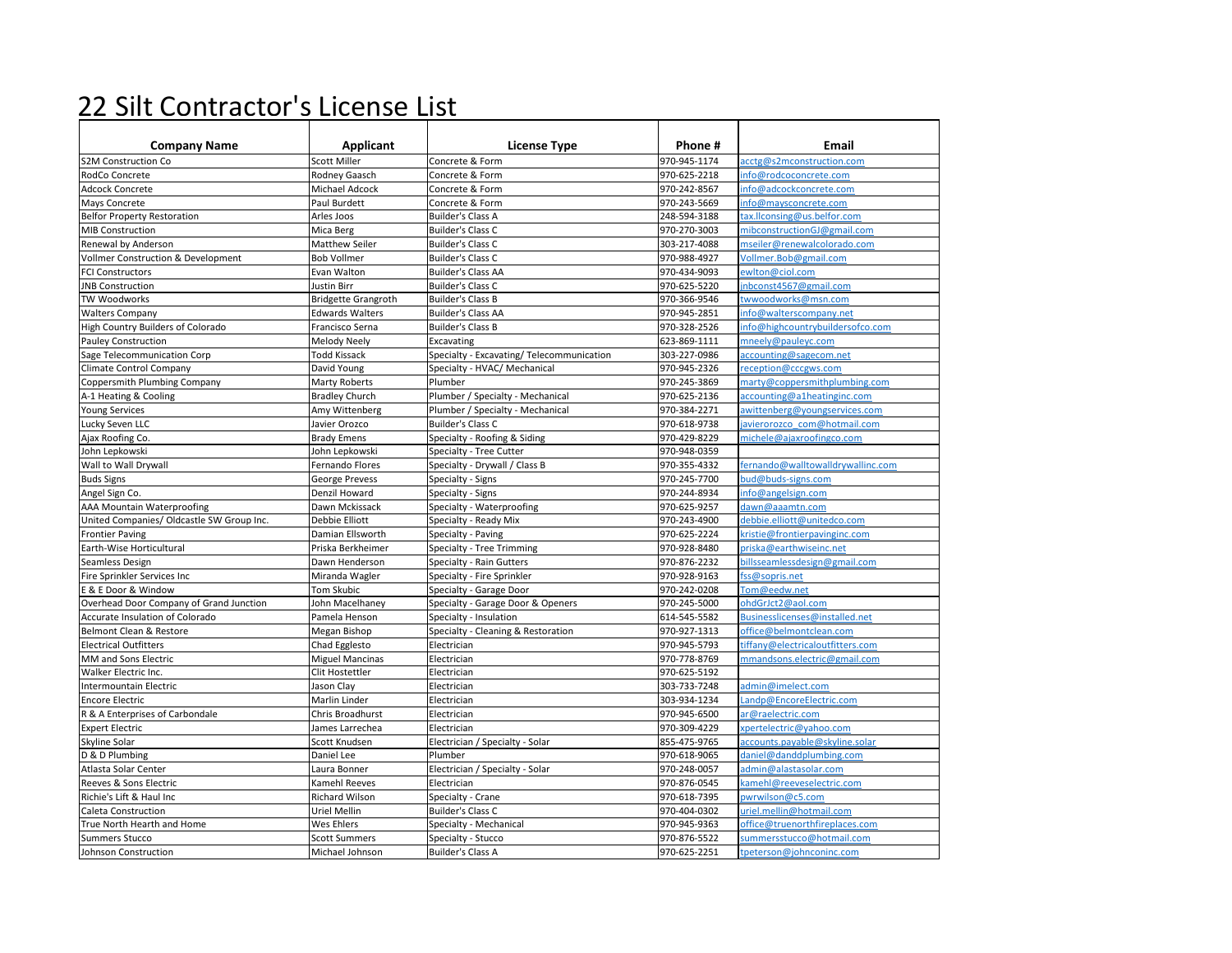| Torrey & Sons LLC                    | <b>Torrey Byman</b>       | Builder's Class C                      | 970-987-0492     | torrey.byman@outlook.com            |
|--------------------------------------|---------------------------|----------------------------------------|------------------|-------------------------------------|
| <b>Suntuity Electric LLC</b>         | <b>Greg Thomas Martin</b> | Electrician / Specialty - Solar        | 732-979-2400     | Copermitting@suntuitu.com           |
| Q3 Contracting                       | Stephanie Tilapa          | Specialty - Telecommunication/ Utility | 651-224-2424     | q3licensing@prim.com                |
| <b>Miles Rippy Excavating</b>        | Miles Rippy               | Excavating                             | 970-984-3308     | miles@rippyexcavating.com           |
| <b>Pacific Sheet Metal</b>           | Pacific Sheet Metal       | Specialty - Roofing                    | 970-963-6563     | acarmer@teampsm.com                 |
| Pacific Sheet Metal                  | Pacific Sheet Metal       | Specialty - HVAC/ Mechanical           | 970-963-6563     | acarmer@teampsm.com                 |
| <b>Redneck Excavating</b>            | Bobby Haywood             | Excavating                             | 970319-6460      | bobbyh41@msn.com                    |
| TPI Industrial                       | Chris McCawn              | <b>Builder's Class B</b>               | 970-243-4642     | office@tpigj.com                    |
| <b>Olivas Framing</b>                | <b>Baldomero Olivas</b>   | Builder's Class C                      | 970-773-6895     | Baldo.olivas@icloud.com             |
| Summit Mechanical                    | Ken Reeder                | Specialty - HVAC                       | 970-309-6112     | office.summitmechanical@gmail.com   |
| <b>Ionix Smart Solutions</b>         | Jake Fowler/ Chris Grover | Electrician / Specialty - Solar        | 435-327-9855/702 | permitting@ionixsmart.com           |
| <b>Bunchman Enterprises</b>          | Mark Bunchman             | <b>Builder's Class B</b>               | 970-379-3309     | mbunchman@gmail.com                 |
| Jensen Roofing                       | Stephen Jensen            | Specialty - Roofing                    | 970-876-2450     |                                     |
| <b>Active Energies Solar</b>         | <b>Richard Clubine</b>    | Electrician / Specialty - Solar        | 970-306-4233     | victoria@activeenergies.com         |
| Kaufmann Electric                    | Paul Kaufmann             | Electrician                            | 970-620-0492     | pktheelectrician@gmail.com          |
| <b>Grand River Construction</b>      | <b>Gregg Rippy</b>        | Specialty - Asphalt Paving             | 970-945-7758     | sdavis@grandreiverpaving.com        |
| <b>Big Dog Renewable</b>             | <b>Bradley Barrott</b>    | Electrician / Specialty - Solar        | 208-242-3455     | permits@bigdogsolar.com             |
| Flame Out Fire Protection            | Nancy Boothe              | Specialty - Fire Suppression           | 970-927-4933     | office@flameoutfire.net             |
| 2 Brothers LLC                       | Orlando Castillo          | Builder's Class C                      | 970-274-7498     | rolas148@gmail.com                  |
| Venzor's Drywall                     | Raul Venzor               | Specialty - Drywall                    | 970-987-9920     | ralfyr@hotmail.com                  |
| <b>Western Constructors</b>          | Mike Reed                 | <b>Builder's Class B</b>               | 970-241-5457     | info@westernconstructors.com        |
|                                      |                           |                                        |                  | licoselectric.20096@gmail.com       |
| Licos Electric                       | Frederico Valenzuela      | Electrician                            | 970-456-7070     |                                     |
| Comfort Air of Grand Junction        | James Dehart              | Specialty - HVAC                       | 970-245-1170     | david@comfortairco.com              |
| <b>Btech Construction Services</b>   | Joaquin Bianco            | Plumber                                | 970-379-4593     | btechconstuction@hotmail.com        |
| Mountain Air Mechanical              | Mark Fergen               | Plumber / Specialty - Mechanical       | 970-625-4352     | ap@mountainair.biz                  |
| <b>Beautifi Install</b>              | Isaac Hunsaker            | Electrician / Specialty - Solar        | 888-647-6527     | permitting@beautifisolar.com        |
| JJJ Construction                     | Jorge Marioni             | Builder's Class C                      | 970-274-3641     | jjjconstruction0812@gmail.com       |
| CP3 Plumbing                         | Cesar Pompa               | Plumber                                | 303-330-2514     | cp3plumbing@gmail.com               |
| Landeros Remodels                    | Ruben Landeros            | Excavating                             | 970-366-6955     | rubenlanderos89@gmail.com           |
| New Beginnings New Homes LLC         | Terry Lawrence            | Builder's Class C                      | 970-712-9982     | office.nbnh@gmail.com               |
| M & A Roofing                        | Jose Sema                 | Specialty - Roofing                    | 970-309-9896     | mandaroofing1@gmail.com             |
| A & R Plumbing LLC                   | Andrew Stone              | Plumber / Specialty - Mechanical       | 970-987-3921     | andy.arplumbing@gmail.com           |
| West Valley Insulation               | Junior Moore              | Specialty - Insulation                 | 970-876-4004     | accounting@westvalleyinsulation.com |
| Vailterra Construction               | Abraham Alvarado          | Excavating                             | 970-343-2081     | Abraham@vailterra.com               |
| Canyon Plumbing & Heating, Corp.     | <b>Richard Coller</b>     | Plumber                                | 970-456-28-64    | canyonphcorp@gmail.com              |
| E & L Trucking                       | Edgar Murillo             | Excavating                             | 970-309-3057     | eandlexcavation@aol.com             |
| Mountain Peak Insulation             | Jose Chavez               | Specialty - Insulation                 | 970-366-9824     | mountainpeakinsulation@yahoo.com    |
| Dave Fisher Electric Inc             | David Fisher              | Electrician                            | 970-242-4012     | nfo@davefisherelectric.com          |
| <b>B &amp; B Plumbing</b>            | Misty Allen               | Plumber / Specialty - Mechanical       | 970-625-3370     | rifleplumber misty@yahoo.com        |
| PJ Roofing                           | Phil Jensen               | Specialty - Roofing                    | 970-618-2440     | Phil.jensonroofing@gmail.com        |
| DZ Remodeling                        | Carrie Dion               | <b>Builder's Class B</b>               | 970-379-9477     | carrie@dzremodeling.com             |
| T.R. Drywall                         | <b>Brian Rust</b>         | Specialty - Drywall                    | 970-379-3840     | rustb11@yahoo.com                   |
| & V Construction                     | Jose Olivas               | Builder's Class C                      | 970-987-8348     | i.vconstruction@hotmail.com         |
| CT Electric & Automation, LLC        | Charles Terrell           | Electrician                            | 970-366-2001     | crterrell10@gmail.com               |
| <b>MC Mechanical</b>                 | Sam Jurmu                 | Plumber                                | 970-987-0195     | sam@mcmcehanicalco.com              |
| Perdue Heating & Cooling, Inc.       | Mike Perdue               | Specialty - Mechanical                 | 970-948-1735     | perduecesm@msn.com                  |
| Landeros Remodels                    | Ruben Landeros            | Concrete & Form                        | 970-366-6955     | rubenlanderos89@gmail.com           |
| JV Trucking LLC                      | Jose Venzor Villela       | Specialty - Heavy Equipment Trucking   | 970-987-4751     | Venzor970@gmail.com                 |
| <b>Bishop Plumbing &amp; Heating</b> | Kristin Davis             | Plumber / Specialty - Mechanical       | 970-945-9910     | kristin@bishopplumbing247.com       |
| Lux Electric LLC                     | lan Byman                 | Electrician                            | 970-379-1402     | ian@luxelectric.com                 |
| Mertz Plumbing & Heating             | <b>Bob Mertz</b>          | Plumber                                | 970-618-0408     | mertzplumbing@gmail.com             |
| Alan Duncan Roofing                  | Patrick Duncan            | Specialty - Roofing                    | 970-876-5414     | alanduncanroofing@hotmail.com       |
| <b>McAtlin Electrical Corp</b>       | Marc McAtlin              | Electrician                            | 970-257-7414     | marc@mcatlin.com                    |
| HAPS Plumbing & Heating              | Missy Renfandt            | Plumber                                | 970-928-9222     | missy@haps-inc.com                  |
| <b>Titan Solar Power</b>             | Emily Pataska             | Electrician / Specialty - Solar        | 480-237-2375     | copermitting@titansolarpower.com    |
| A & R West, LLC                      | Alfonso Garcia            | Concrete & Form                        | 970-270-1689     | aandrwestconstruction@gmail.com     |
|                                      |                           |                                        |                  |                                     |